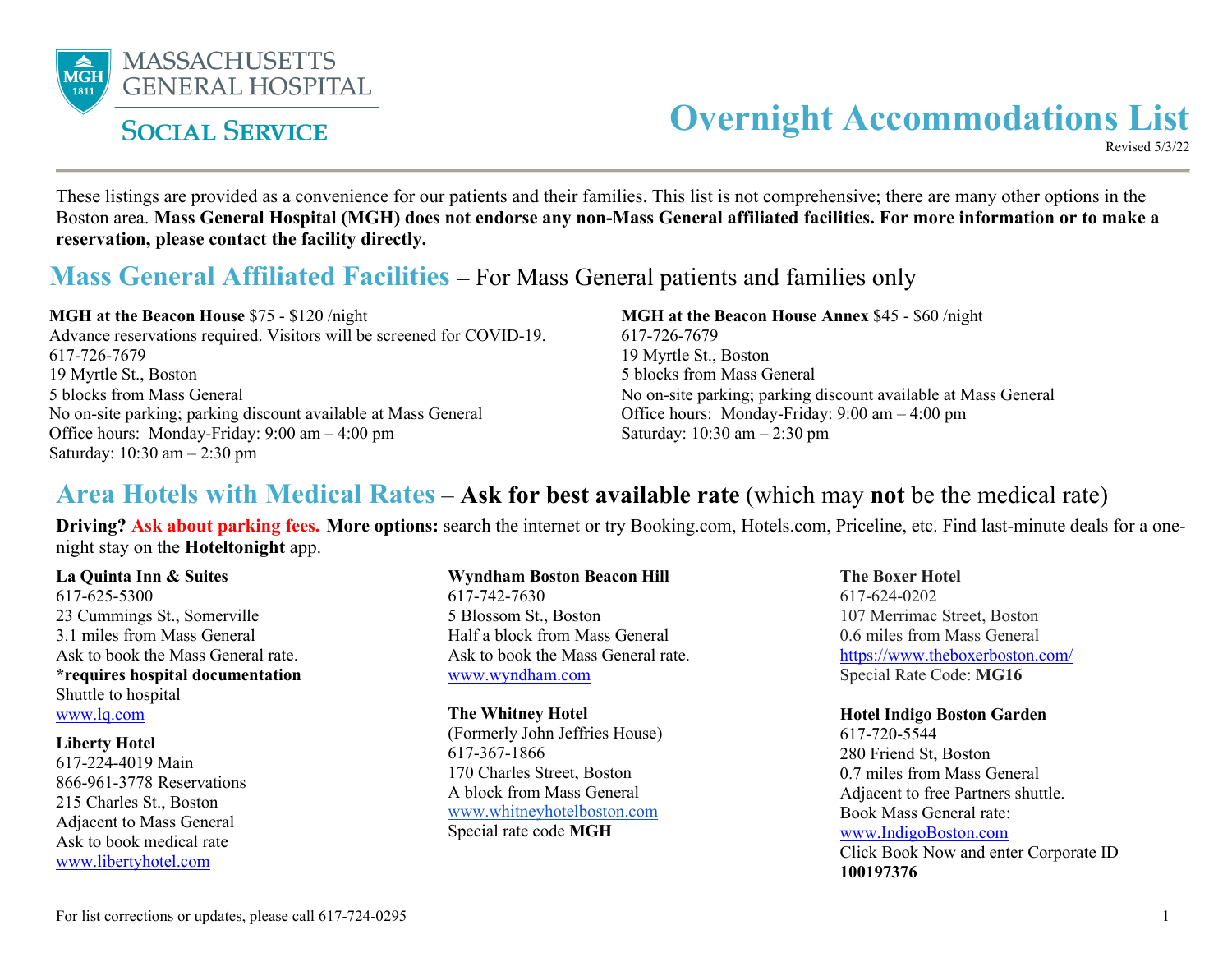**Courtyard by Marriott: Downtown/ Tremont**  617-426-1400 Main 888-236-2427 Reservations 275 Tremont St., Boston 0.8 miles from Mass General [www.marriott.com/bosdm](http://www.marriott.com/bosdm)

#### **Club Quarters Hotel in Boston**

0.9 Miles from Mass General Hospital 161 Devonshire Street Boston, MA 02110 617-357-6400 Reservation Link: [www.clubquarters.com/mgb](http://www.clubquarters.com/mgb)

#### **Holiday Inn Express and Suites, Boston-Cambridge**

617-577-7600 250 Monsignor O'Brien Highway, Cambridge 1.3 miles from Mass General Ask for the Mass General rate, **Code "IL7MG"**. Free shuttle to Mass General. Book Mass General rate: [www.hiexpress.com](http://www.hiexpress.com/redirect?path=hd&brandCode=ex&localeCode=en®ionCode=1&hotelCode=BOSCB&rateCode=IL7MG&_PMID=99502056&corpNum=100197376)

### **Fairfield Inn & Suites Boston Cambridge**

617-621-1999 215Monsignor O'Brien Highway, Cambridge 1.1 miles from Mass General <http://www.marriott.com/bosbg> Enter Corporate Rate Code L22

#### **Holiday Inn Boston Bunker Hill**

617-628-1000 30 Washington St, Somerville 2.4 miles from Mass General Ask for the Mass General rate, **Code "IL7MG"**. Free shuttle to MGH. Book MGH rate: [www.bunkerhillbostonhotel.com](http://www.holidayinn.com/redirect?path=hd&brandCode=hi&localeCode=en&hotelCode=BOSSV&rateCode=IL7MG&_PMID=99502056&corpNum=100197376)

#### **Cambria Hotel Boston, Downtown-South Boston**  617-752-6681 6 West Broadway, Boston 2.9 miles from Mass General Request Mass General medical rate or: [https://www.choicehotels.com/massachusetts/bo](https://www.choicehotels.com/massachusetts/boston/cambria-hotels/ma229/rates?ratePlanCode=LMEDIC&hotel=MA229&pu=no) [ston/cambria-hotels](https://www.choicehotels.com/massachusetts/boston/cambria-hotels/ma229/rates?ratePlanCode=LMEDIC&hotel=MA229&pu=no)

#### **Boston Back Bay**

617-236-1100 40 Dalton St., Boston 3.2 miles from Mass General Ask to book the Mass General rate [http://www3.hilton.com/en/hotels/massachusetts](http://www3.hilton.com/en/hotels/massachusetts/hilton-boston-back-bay-BOSBHHH/index.html) [/hilton-boston-back-bay-BOSBHHH/index.html](http://www3.hilton.com/en/hotels/massachusetts/hilton-boston-back-bay-BOSBHHH/index.html) 

## **Specialized Accommodations –** See specific eligibility requirements by facility

**Hope Lodge: Boston – No Fee** 617-396-5500 American Cancer Society 125 S. Huntington Ave., Jamaica Plain 3.8 miles from Mass General For **cancer** patients 18+ who have treatment center appointments at least 3 days/week and live 40+ miles from Boston. 3 night minimum. **Provider referral required.** Requires accompanying caregiver. [www.cancer.org/hopelodgeboston](http://www.cancer.org/hopelodgeboston)

**The American Cancer Society**  offers additional options for **cancer** patients and their families (subject to conditions and availability). Call 800-227-2345

#### **Hospitality Homes – \$25/night suggested donation**

888-595-4678 Multiple locations Matches patients' families who live at least 50 miles from Boston with volunteer host families.

Placing families in limited separate units and vaccinated guests with vaccinated hosts. Additional assistance for Maine cancer patients. Application available online or by phone. Amenities vary by location. [www.hosp.org/](http://www.hosp.org/)

**Fisher House of Boston – Free** Free lodging next to hospital for **military families** with hospitalized member who live 30+ miles from Boston. Jennifer DeLuca 508-728- 8781 [www.Fisherhouseboston.org](http://www.fisherhouseboston.org/)

**Mariner's House – \$65-\$130/night** 617-227-3979 11 North Square, Boston 1.7 miles from Mass General <http://marinershouse.org/> **Only for those in active maritime service,** with maritime retiree status (must have served at least 20years), or their immediate families.

Documentation required.